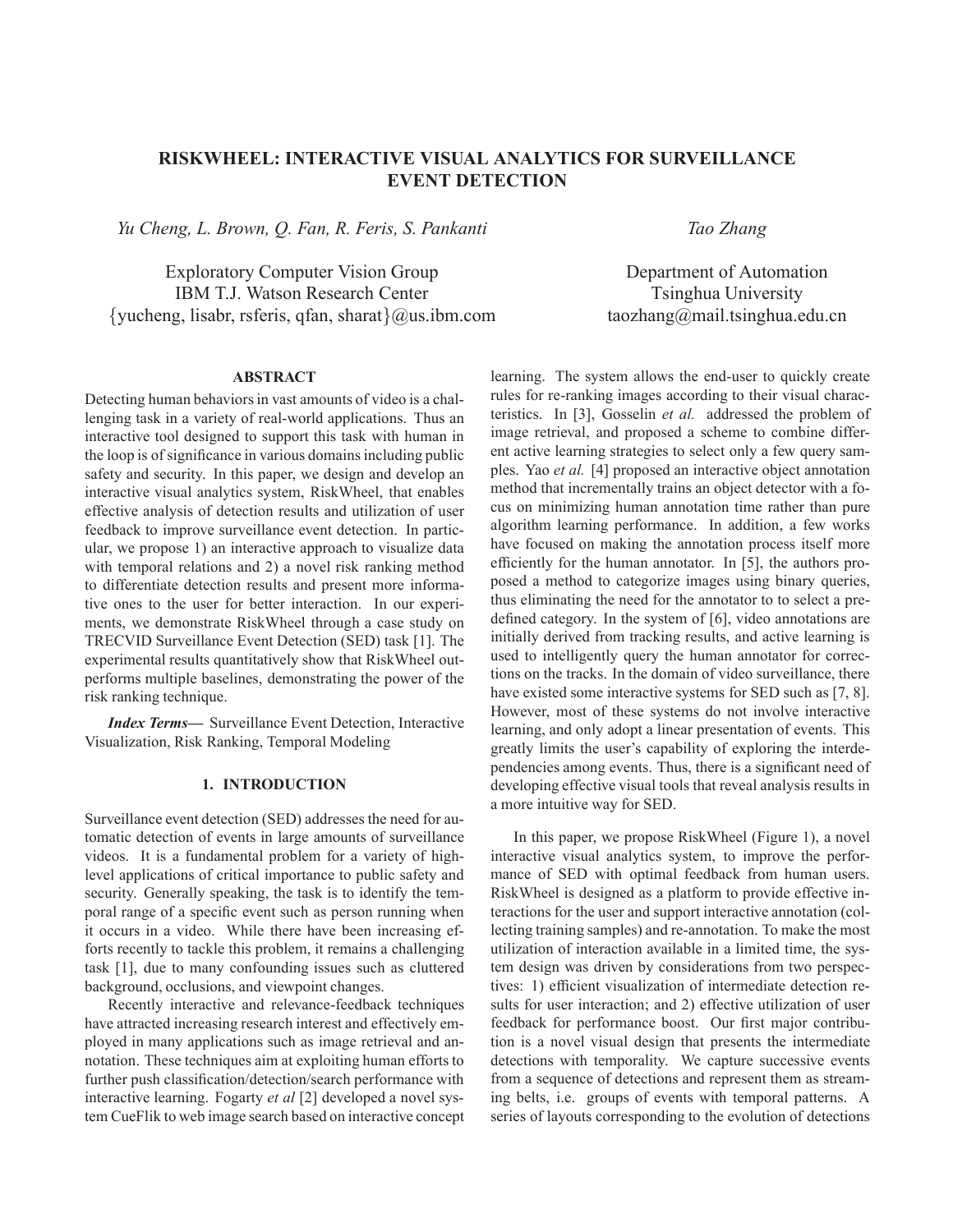

**Fig. 1**. The interface of RiskWheel, an interactive system for surveillance event detection. In each theme, the bars over time line show how likely an event occurs at the time. The line between two detection nodes represents temporal relations and the size of the node indicates the risk of a detection.

are designed to display these connected streaming belts, providing an overview of event context. Compared to the linear presentation used by the currently existing systems such as [7, 8], such a two-dimensional representation helps to facilitate data understanding and better portrays rich interactions that enables explorative analysis. Our second contribution is the development of a method based on risk ranking to present detection results effectively to the end user for analysis. Here the risk of a detection indicates the potential value or impact that the detection has on the system performance upon analysis by the user. We propose a novel way to measure the risk of a detection by combining several factors into an overall score, including the margin of top two candidate events for the detection, temporal relations between events and potential annotation costs.

Evaluation of the RiskWheel system was conducted on the above two aspects using the challenging TRECVID SED data set [1]. We first compared the risk ranking approach with several other ranking methods. We then further validated the effectiveness of our interactive system in a user study of interactive re-annotation. Our approach has demonstrated its superiority over others in both experiments.

# **2. RISKWHEEL DESIGN**

RiskWheel as an interactive visual analysis system contains two fundamental functions: the temporal-driven risk analysis that identifies potential risks of the intermediate detection results and the interactive visualization that helps users to better understand contextual relationships between events. The visual analysis in the RiskWheel system contains three major steps, as illustrated in Figure 2. First, when the results of an automated event detection system are imported into



**Fig. 2**. The framework of RishWheel: 1) temporal and risk analysis, 2) interactive visualization, 3) user feedback.

RiskWheel for interactive analysis, RiskWheel explores temporal relationships among events and rank sorts detections by their risk scores (see Section 3). The temporal and ranking information are then transformed into a visual representation with rich contexts for visualization. In the meanwhile interactions are provided for the users to explore the data. Finally, user feedback is utilized to update risk ranking dynamically as the interaction proceeds.

On the visual presentation part, *streaming belt* and *event visualization* are two of the most important components. Below we describe more of them in detail.

**Streaming Belt** A streaming belt represents a cluster comprising a group of detections with contextual relations over time. In our design, we encode the temporal information on event detections to enhance visual pattern discovery. Examples of streaming belts are illustrated in Figure 1. For example, *PeopleMeet* (in green) and *Embrace* (in blue) are connected with an edge, indicating the two detections occur successively. Note that temporal relations of events are rich in surveillance data, as illustrated in Figure 3, thus our representation focusing on exploring temporal relations can enable the user for more effective interactive analysis. The size of a node is decided by its risk score. A larger size indicates a higher risk score. In the time-stamp based view, areas with dense streaming belts present more detections over time. In addition, we provide detection metadata information for the users to browse.

**Event Visualization** We define a visualization unit as a single detection or a streaming belt. To help the users more efficiently view video content, RiskWheel has an embedded player, which, once clicked, repeatedly plays back the current visualization unit at twice of the original frame rate. In the meanwhile, multiple keyframes are also extracted from the current visualization unit and displayed at the bottom of the visualization tool for fast browsing. Video playback is usually beneficial in the analysis of streaming belts which have richer contextual information. For instance, it is easier to check two detections *PeopleMeet* and *PeopleSplitUp* using video playback. On the other hand, keyframes are favored by those de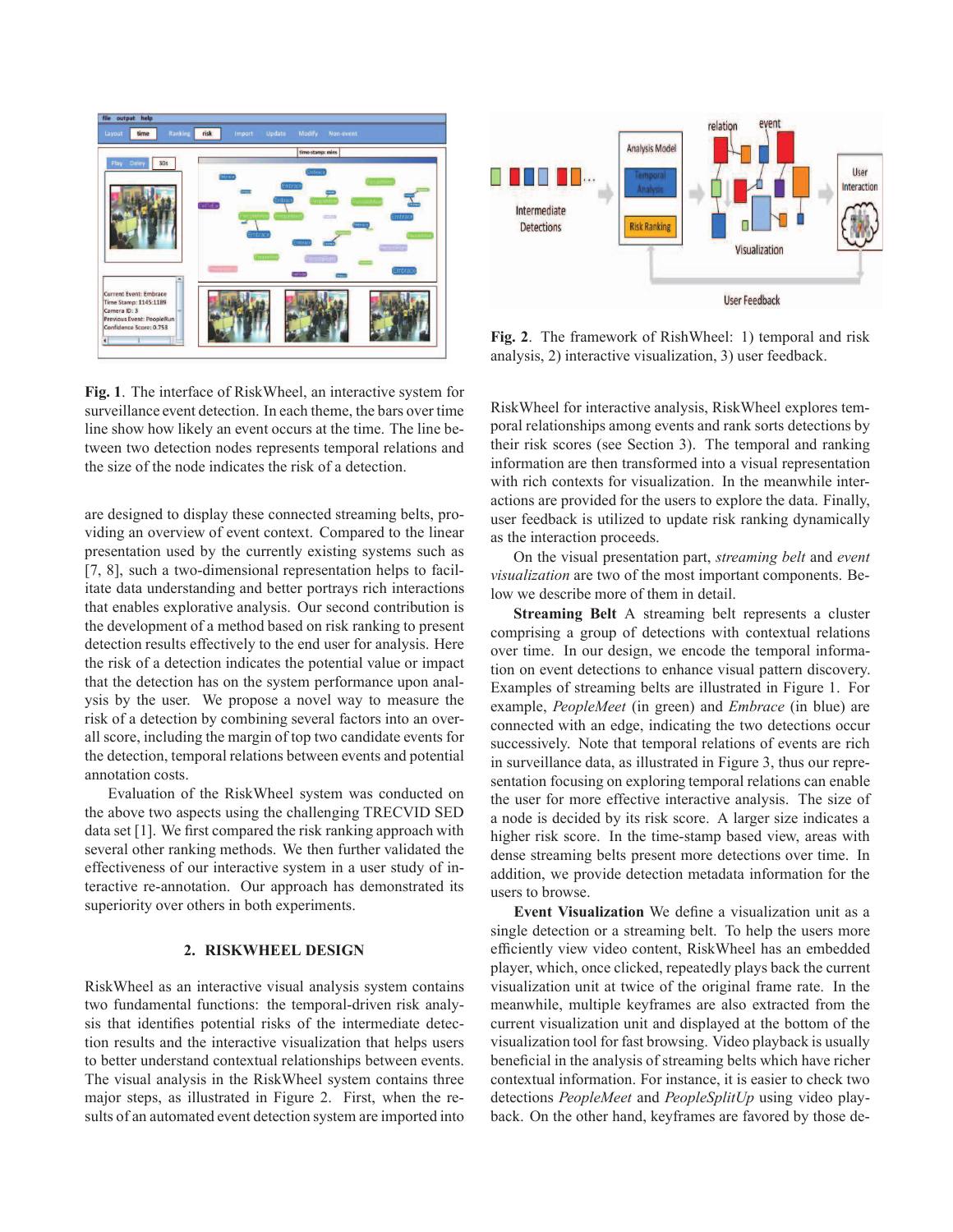tections that can be verified at a quick glance of a few representative images.

#### **3. RISK RANKING**

Risk analysis is the key module of RiskWheel, which we will detail below. We define the *risk* for a detection as the potential value or impact that the detection has on the system performance upon analysis by the user. Our approach computes the risk score of a detection by considering several factors such as detection margins, event relations and annotation costs.

# **3.1. System Detection**

We first introduce some notations and definitions that we will use throughout the rest of the paper. Assume we have a video **X**, the goal is to segment **X** into a sequence of event segments  ${x_1, x_2, ..., x_n}$ , and each segment  $x_i$  is assigned with a label  $y_i \in \mathbf{E} = \{e_1, e_2, \dots, e_m\}$ . Here **E** is a set of classes including all pre-defined events and a *null* class representing clutter background (i.e. no event of interest). There are many systems such as [7, 9] can provide such a function for video event segment and classification. In our work, we exploit a system proposed in [10], which performs video segmentation and classification jointly with a temporal model. For each segmentation  $\mathbf{x}_i$ , the probability  $p(y_i|\mathbf{x}_i)$  is computed with  $y_i$ over all the events **E** and the first probable class label is output as the final detection label.

# **3.2. Risk Analysis**

Let  $y_i^1(y_i^1 = y_i)$  and  $y_i^2$  be the first and second most probable class labels for segment **x<sup>i</sup>** and their classification scores be  $p(y_i^1 | \mathbf{x_i})$  and  $p(y_i^2 | \mathbf{x_i})$ , respectively. Similar to [11, 12], we define a margin of **x<sup>i</sup>** as,

$$
\mathbf{M}(\mathbf{x_i}) = p(y_i^1 | \mathbf{x_i}, \mathbf{y_{1:i-1}}) - p(y_i^2 | \mathbf{x_i}, \mathbf{y_{1:i-1}})
$$
(1)

where  $\mathbf{y}_{1:i-1} = \{y_1, \dots, y_{i-1}\}\$  are all the event labels observed prior to  $y_i$ .

By using the Bayesian rule and putting temporal sequence into consideration, the margin  $M(x_i)$  can be further expressed by,

$$
\mathbf{M}(\mathbf{x_i}) = p(y_i^1|\mathbf{x_i}) * p(y_i^1|\mathbf{y}_{1:i-1}) - p(|y_i^2|\mathbf{x_i}) * p(y_i^2|\mathbf{y}_{1:i-1})
$$
 (2)

where  $p(y_i|\mathbf{y}_{1:i-1})$  is the probability of predicting  $y_i$  as the next label after seeing all previous labels. We defer how  $p(y_i|\mathbf{y}_{1:i-1})$  is computed to Section 3.3. Intuitively, detections with large margins are easy, since the classifier has little doubt in differentiating between the two most likely class labels. Detections with small margins are more ambiguous, thus knowing the true labels would help the model discriminate more effectively between them [13].

Re-annotation provides the capability to correct wrong detections, but the potential gain of doing so is different depending on what's corrected. For example, when correcting an event label to *null*, one just removes a false alarm. However, when changing a wrong event label to a true event, one makes contribution to both precision and recall. Additionally, the time consumed on re-annotation should also be considered in the cost. Thus, in this work we model the re-annotation cost by:

$$
\mathbf{C}(\mathbf{x}_i) = \frac{1}{\|\mathbf{x}_i\|} \cdot \begin{cases} w_m & null \to true \, event \\ w_f & wrong \, event \to null \\ w_m + w_f & wrong \, event \to true \, event \end{cases} \tag{3}
$$

where  $||\mathbf{x_i}||$  is the length of  $\mathbf{x_i}$ ,  $w_m$  is the gain weight of identifying a missed event and  $w_f$  is the gain of removing a false alarm. Generally speaking,  $w_m$  and  $w_f$  can be set based on the tradeoff between false alarms and detection misses in an application (See Section 4.2 for an example). The three types of annotations in the equation are presumably predicted according to the top two most probable class labels (i.e.  $y_i^1$ and  $y_i^2$ ).

Finally the risk score of detection **x<sup>i</sup>** is defined as:

$$
R(\mathbf{x_i}) = (\text{Const.} - M(\mathbf{x_i})) \times C(\mathbf{x_i}) \tag{4}
$$

where Const. is a constant set to be 1.0 for scaling.

This formulation can also be adapted to the pairwise and triplet cases. For example, for the risk score of a pair of temporally related events, a similar form of Eq. 4 can be deduced as:

$$
\mathbf{M}(\mathbf{x}_{i}, \mathbf{x}_{i+1}) =
$$
  
\n
$$
(p(\mathbf{x}_{i}|y_{i}^{1}) + p(\mathbf{x}_{i+1})|y_{i+1}^{1}) * p(y_{i}^{1}, y_{i+1}^{1}|\mathbf{y}_{1:i-1}) -
$$
  
\n
$$
(p(\mathbf{x}_{i}|y_{i}^{2}) + p(\mathbf{x}_{i+1}|y_{i+1}^{2}) * p(y_{i}^{2}, y_{i+1}^{2}|\mathbf{y}_{1:i-1})
$$
  
\n
$$
\mathbf{C}(\mathbf{x}_{i}, \mathbf{x}_{i+1}) = \mathbf{C}(\mathbf{x}_{i}) + \mathbf{C}(\mathbf{x}_{i+1})
$$
\n(5)

Theoretically, we could compute the risk score for any given number of sequential detections. However, in reality, the most common patterns are detections with single, paired and triple events. In this paper, we only compute these patterns and rank them from high to low with the same scale.

#### **3.3. Temporal Modeling by Sequence Memoizer**

To compute a risk score, it's necessary to know  $p(y_i|\mathbf{y}_{1:i-1})$ , i.e. the probability of a detection label  $y_i$  conditioned on an observed sequence  $\{y_1, \dots, y_{i-1}\}$ . We exploit the Sequence Memoizer (SM) [14, 15] for this purpose.

Sequence Memoizer is is a non-parametric Bayesian approach for modeling discrete sequence data. Compared to other techniques for sequence modeling, it is powerful in capturing long-range dependencies and power-law properties [16] both effectively and efficiently. The approach has demonstrated state-of-the-art results in language modeling and compression, and recently in visual event detection [17]. Given a sequence of discrete random variables  $\mathbf{s}_{1:T} = \{s_1, s_2, \cdots, s_T\}$  of arbitrary length T, each taking values in a symbol set. SM can predict the probability of the symbol  $s_i$  given the previous context  $s_{1:i-1}$ .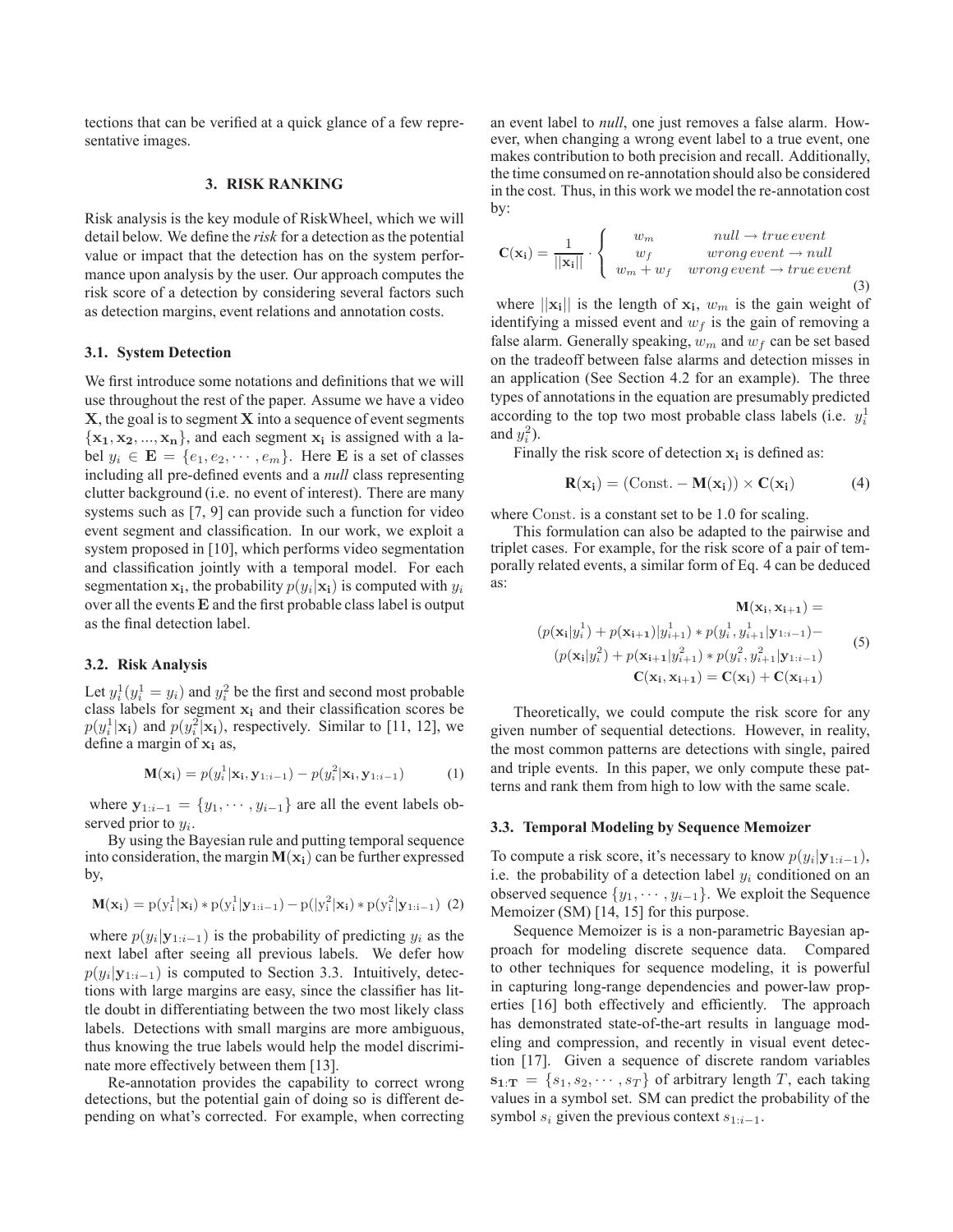Given any  $y_i$ , we can compute the  $P(y_i|\mathbf{y}_{1:i-1})$  by SM. By taking SM and applying a chain rule, we can obtain  $P(y_{i+t}, \cdots, y_i | \mathbf{y}_{1:i-1})$  by

$$
P(y_{i+t}, \dots, y_i | \mathbf{y}_{1:i-1})
$$
  
= 
$$
\prod_{j=i-1}^{i+t-1} p(y_{j+1} | y_1, \dots, y_j)
$$
 (6)

which completes Eq. 2 and Eq. 5. We refer the interested reader to [17] for more detail.

### **4. PERFORMANCES EVALUATION**

To demonstrate the effectiveness of our approach, we applied RiskWheel to the interactive TRECVID SED evaluation task [1]. The goal of the task is to develop techniques with minimum human efforts for visual event detection in a large collection of streaming video data. In the 2013 task, at test time a user can take no more than 25 elapsed minutes to search for a known surveillance event in a collection of surveillance video clips. The input to an interactive system is usually a list of detected events with temporal ranges identified by some automatic approach. More details about the task can be found in [1].

The dataset used in the task was captured from 5 surveillance cameras at different locations in a busy airport. There are a total of 10 annotated surveillance events with people engaged in particular activities. Seven of them were used in the TRECVID 2013 evaluation, including *CellToEar, Embrace, ObjectPut, Pointing, PeopleMeet, PeopleSplitUp* and *PersonRuns* (Figure 4). An overview of the visualization of all these events is depicted in Figure 3, on two SED cameras. Exploring the data by time, we found some interesting evolution patterns. For example, on Camera 1, "PeopleMeet" → "PeopleSplitUp" and "PeopleMeet"  $\rightarrow$  "Embrace" of Camera 2, which are reasonable for scenario on each cameras. The development set has about 100 hours of video footage with ground truth available.

We used an event detection approach proposed in [10] to generate a list of event candidates (including *null* events) for RiskWheel for re-annotation by the user. The approach of [10] combines sequence modeling with event classification, performing segmentation and detection of events jointly in a video. The output of detection is an optimal segmentation of the video with each segment labeled as either a targeted event or *null* event. We split the development data into two equal parts, half for training and half for testing. The events detected on the test set as well as their classification scores were then fed into RiskWheel for further re-annotation by human.



**Fig. 3**. Event visualization in the RiskWheel system on the TRECVID SED data set: a) Camera #1 and b) Camera #3. There are rich temporal patterns in the data for interactive exploration.

| Events                                                  | Camera #1 |  |                                        | Camera #2 |      |      | Camera #3   |      |      |
|---------------------------------------------------------|-----------|--|----------------------------------------|-----------|------|------|-------------|------|------|
|                                                         |           |  | R-P R-F NDCG R-P R-F NDCG R-P R-F NDCG |           |      |      |             |      |      |
| Confidence [10] 0.92 0.13 0.48 0.90 0.10 0.46 0.90 0.10 |           |  |                                        |           |      |      |             |      | 0.42 |
| Margin $[10]$                                           |           |  |                                        |           |      |      |             |      | 0.55 |
| Entropy [3]                                             | 0.98 0.08 |  | 0.74                                   | 0.94 0.05 |      | 0.71 | $0.95$ 0.06 |      | 0.59 |
| Risk (proposed) $0.99$ 0.06                             |           |  | 0.80                                   | 0.97      | 0.04 | 0.76 | 0.97        | 0.02 | 0.62 |

**Table 1**. Ranking performance of different approaches with metrics Rprecision (R-P), R-Fall-Out (R-F) and NDCG.

# **4.1. Evaluation of Risk Ranking**

Before conducting a formal user study with RishWheel, we first considered risk analysis proposed in this paper as a general ranking practice. While the focus of risk analysis is on confusing detections, an effective approach of such kind tends to yield better detection performance as well. We evaluated our risk analysis against 4 other approaches, including 1) confidence ranking based on the classification scores of events [10]; 2) margin ranking based on the margin score of the first and second most probable class labels [10]; and 3) entropy ranking based on the entropy of each detection [3].

In evaluation, we need to know whether or not a detection is correct. For this purpose, the TRECVID evaluation uses a Bipartite matching method [18] to align all detections with the ground truth (i.e the reference annotations). If a detection is matched to a true event, it is considered a correct detection (i.e. true positive). otherwise it is a false detection (i.e. false positive). We applied the same method here in this work.

The ranking effectiveness is then measured by R-Precision, R-Fall-Out and NDCG (Normalized Discounted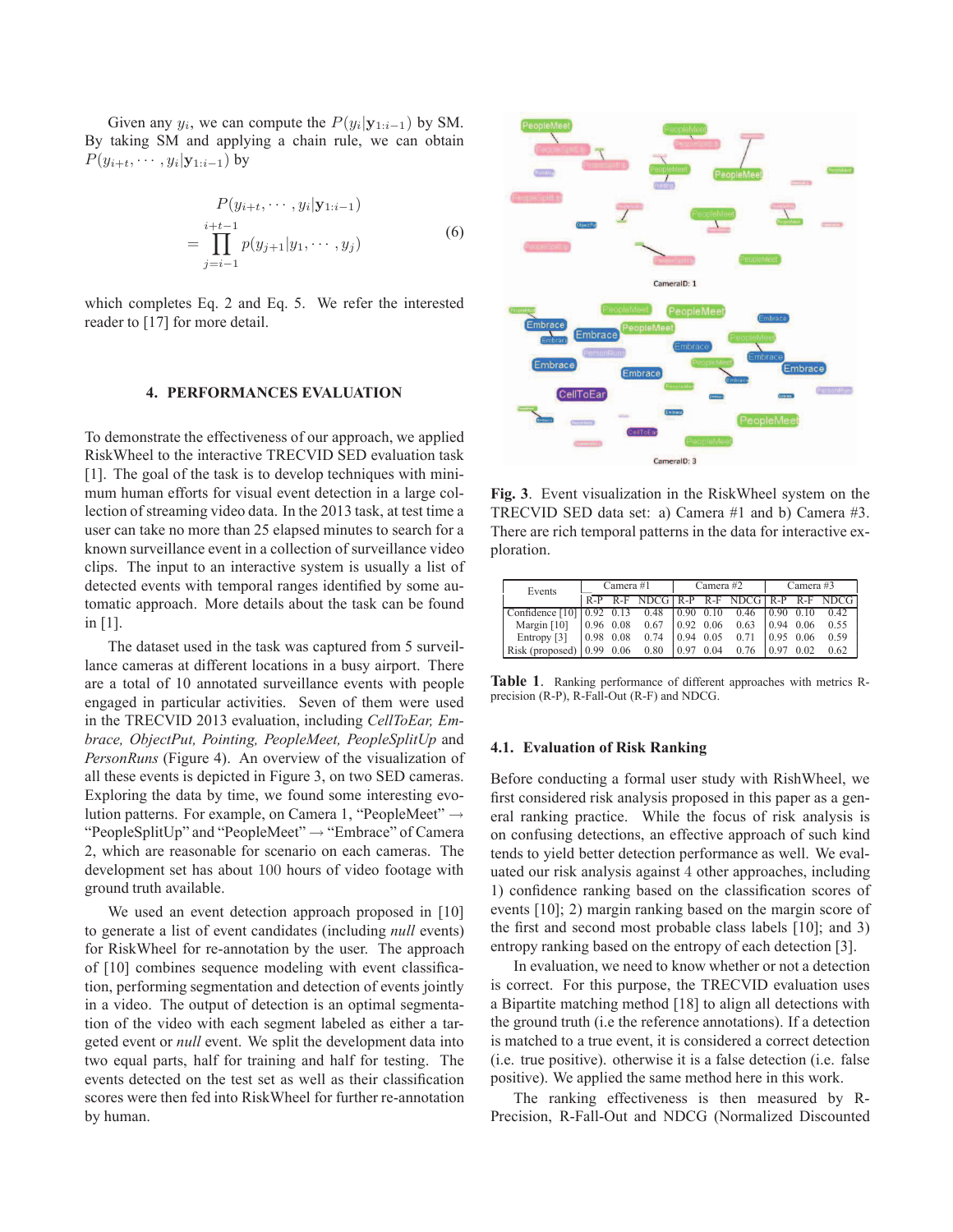

**Fig. 4**. Events annotated in the SED dataset: CellToEar, Embrace, ObjectPut, Pointing, PeopleMeet, PeopleSplitUp and PersonRuns.

Cumulative Gain) [19, 20]. NDCG is calculated by considering different weights of the ranked detections, i.e., the weight of a true event is higher than that of a null event. Summarized in Table 1 are the ranking results of all the approaches in comparison from 3 cameras in our data. In general, margin ranking performs slightly better than entropy ranking, and both of them are better than the confidence-based method. On the other hand, our proposed risk ranking demonstrates the best ranking quality consistently in all three ranking metrics. Especially with NDCG where the quality of events are considered, risk ranking achieves significantly better performance than the others, suggesting that it can generate more informative candidates for the user to analyze.

# **4.2. Evaluation of Re-annotation in Interactive SED**

In this section, we reported our findings on the interactive task with RishWheel for the purpose of re-annotation. The experiments were run using two setups, 5 and 25 minutes per event in search, respectively. Since human annotation is very timeconsuming, we only used one annotator in the experiments, who did two runs for each approach in comparison. The results reported here are the average of the two runs.

The performance in the interactive runs are evaluated based on a metric called Detection Cost Rate (DCR) adopted in the TRECVID evaluation [1]. Basically, DCR is a linear combination of two errors: missed detections (MD) and false alarms (FA). A lower DCR indicates a better performance. DCR reflects a tradeoff between missed detections (MD) and false alarms (FA) by weighing them differently in scoring. In our experiments,  $w_f$  and  $w_m$  were set based on the weight used in DCR i.e.  $w_m = 10w_f$ .

We compared RishWheel on the TRECVID dataset with multiple interactive systems: (1) Interaction with simple confidence ranking (*Conf-Sys*); (2) Interaction based on confidence ranking and temporal locality search method [7]; (3) Interaction based on margin ranking with temporal information considered [10]; and (4) Interaction based on entropy rank-

|               | Intermediate   Conf-Sys |        |        | $Cai[7]$ Cheng[10] | Gosselin <sup>[3]</sup> RishWheel |        |
|---------------|-------------------------|--------|--------|--------------------|-----------------------------------|--------|
| CellToEar     | 1.0004                  | 1.0005 | 1.0002 | 1.0001             | 1.0005                            | 1.0001 |
| Embrace       | 0.9118                  | 0.9103 | 0.9035 | 0.9011             | 0.9085                            | 0.8985 |
| ObjectPut     | 0.9545                  | 0.9518 | 0.9467 | 0.9325             | 0.9455                            | 0.9246 |
| PeopleMeet    | 0.9789                  | 0.9683 | 0.9567 | 0.9489             | 0.9668                            | 0.9401 |
| PeopleSplitUp | 0.8755                  | 0.8665 | 0.8721 | 0.8566             | 0.8734                            | 0.8432 |
| PeopleRuns    | 0.7288                  | 0.7258 | 0.7254 | 0.7104             | 0.7225                            | 0.7089 |
| pointing      | 0.9542                  | 0.9428 | 0.9401 | 0.9375             | 0.9411                            | 0.9322 |

**Table 2**. DCRs of different interactive systems on the TRECVID SED dataset (5-minute setup). A total of 5 minutes is alloted for each event in search. 'Intermediate' is the original input to all the interactive systems listed here.

|               | Intermediate   Conf-Sys |        |        |        | Cai <sup>[7]</sup> Cheng <sup>[10]</sup> Gosselin <sup>[3]</sup> RishWheel |        |
|---------------|-------------------------|--------|--------|--------|----------------------------------------------------------------------------|--------|
| CellToEar     | 1.0004                  | 1.0002 | 1.0001 | 0.9985 | 1.0002                                                                     | 0.9965 |
| Embrace       | 0.9118                  | 0.8823 | 0.8835 | 0.8783 | 0.8744                                                                     | 0.8434 |
| ObjectPut     | 0.9545                  | 0.9126 | 0.9058 | 0.8925 | 0.9023                                                                     | 0.8675 |
| PeopleMeet    | 0.9789                  | 0.9358 | 0.9275 | 0.9095 | 0.9118                                                                     | 0.8813 |
| PeopleSplitUp | 0.8755                  | 0.8442 | 0.8362 | 0.8247 | 0.8326                                                                     | 0.8035 |
| PeopleRuns    | 0.7288                  | 0.7125 | 0.7094 | 0.6705 | 0.6998                                                                     | 0.6414 |
| pointing      | 0.9542                  | 0.9196 | 0.9124 | 0.9025 | 0.9082                                                                     | 0.8796 |

**Table 3**. DCRs of different interactive systems on the TRECVID SED dataset (25-minute setup). See Table 4.2 for more descriptions.

ing [3]. Note that the system [3] was originally developed for image annotation, so we modified it for event annotation here.

As can be seen from Table 2 and 3, all interactive systems show improvements over the original input (i.e. Intermediate) from the automatic event detection system (Except on *CellToEar* in some systems). Again as expected, the system based on the proposed risk analysis achieves the best performance. The margin-based and entropy-based systems outperform the simpler confidence-based interaction, which is consistent to the finding in the ranking quality evaluation described in Section 4.1. For the event *CellToEar*, none of the systems seem to yield improvement. This is largely because *CellToEar* is the one of the most difficult events to detect by automatic methods and it lacks temporal relations with other events. On the other hand, *Pointing*, another difficult event to detect, clearly gains substantial benefit from interactive analysis due to the rich temporal context surrounding the event (in the data, *Pointing* indicates strong temporal relations with *PeopleMeet* and *PeopleSplitUp*).

#### **5. CONCLUSION**

In this paper we have presented RishWheel, an interactive system for surveillance event detection. Driven by a novel risk ranking technique, the system allows for effective and dynamic human exploration of temporal relations in the intermediate detection results. The effectiveness of RiskWheel has been demonstrated in a formal user study where re-annotation was performed by human to improve event detection performance within a limited lime.

RishWheel can not only be used as a visual analytics tool for SED task, but as an interactive annotation/degugging system. In future work, we plan to apply RiskWheel to more applications, such as object detection and face tracking [21, 22],